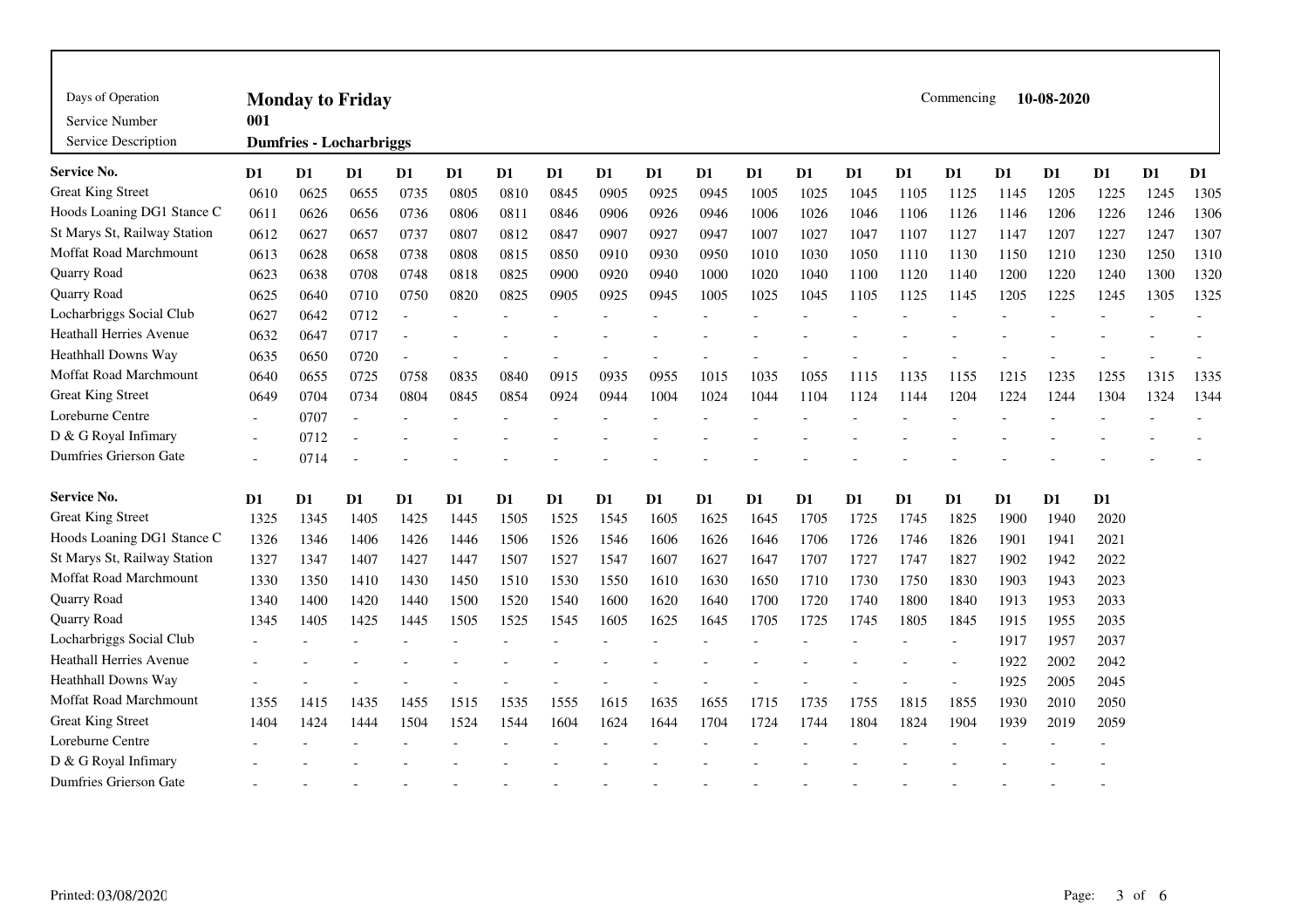| Days of Operation              | <b>Saturday</b>                |                |      |                |                |                |      |      |                |      |                |               |      |                | Commencing     |      | 10-08-2020     |      |      |      |
|--------------------------------|--------------------------------|----------------|------|----------------|----------------|----------------|------|------|----------------|------|----------------|---------------|------|----------------|----------------|------|----------------|------|------|------|
| Service Number                 | 001                            |                |      |                |                |                |      |      |                |      |                |               |      |                |                |      |                |      |      |      |
| Service Description            | <b>Dumfries - Locharbriggs</b> |                |      |                |                |                |      |      |                |      |                |               |      |                |                |      |                |      |      |      |
| <b>Service No.</b>             | D1                             | D <sub>1</sub> | D1   | D1             | D <sub>1</sub> | D1             | D1   | D1   | D <sub>1</sub> | D1   | D <sub>1</sub> | D1            | D1   | D <sub>1</sub> | D <sub>1</sub> | D1   | D <sub>1</sub> | D1   | D1   | D1   |
| <b>Great King Street</b>       | 0625                           | 0735           | 0810 | 0845           | 0925           | 1005           | 1025 | 1045 | 1105           | 1125 | 1145           | 1205          | 1225 | 1245           | 1305           | 1325 | 1345           | 1405 | 1425 | 1445 |
| Hoods Loaning DG1 Stance C     | 0626                           | 0736           | 0811 | 0846           | 0926           | 1006           | 1026 | 1046 | 1106           | 1126 | 1146           | 1206          | 1226 | 1246           | 1306           | 1326 | 1346           | 1406 | 1426 | 1446 |
| St Marys St, Railway Station   | 0627                           | 0737           | 0812 | 0847           | 0927           | 1007           | 1027 | 1047 | 1107           | 1127 | 1147           | 1207          | 1227 | 1247           | 1307           | 1327 | 1347           | 1407 | 1427 | 1447 |
| Moffat Road Marchmount         | 0628                           | 0738           | 0813 | 0850           | 0930           | 1010           | 1030 | 1050 | 1110           | 1130 | 1150           | 1210          | 1230 | 1250           | 1310           | 1330 | 1350           | 1410 | 1430 | 1450 |
| Quarry Road                    | 0638                           | 0748           | 0823 | 0900           | 0940           | 1020           | 1040 | 1100 | 1120           | 1140 | 1200           | 1220          | 1240 | 1300           | 1320           | 1340 | 1400           | 1420 | 1440 | 1500 |
| Quarry Road                    | 0640                           | 0750           | 0825 | 0905           | 0945           | 1025           | 1045 | 1105 | 1125           | 1145 | 1205           | 1225          | 1245 | 1305           | 1325           | 1345 | 1405           | 1425 | 1445 | 1505 |
| Locharbriggs Social Club       | 0642                           | 0752           |      |                |                |                |      |      |                |      |                |               |      |                |                |      |                |      |      |      |
| <b>Heathall Herries Avenue</b> | 0647                           | 0757           |      |                |                |                |      |      |                |      |                |               |      |                |                |      |                |      |      |      |
| Heathhall Downs Way            | 0650                           | 0800           |      |                |                |                |      |      |                |      |                |               |      |                |                |      |                |      |      |      |
| Moffat Road Marchmount         | 0655                           | 0805           | 0835 | 0915           | 0955           | 1035           | 1055 | 1115 | 1135           | 1155 | 1215           | 1235          | 1255 | 1315           | 1335           | 1355 | 1415           | 1435 | 1455 | 1515 |
| <b>Great King Street</b>       | 0704                           | 0814           | 0844 | 0924           | 1004           | 1044           | 1104 | 1124 | 1144           | 1204 | 1224           | 1244          | 1304 | 1324           | 1344           | 1404 | 1424           | 1444 | 1504 | 1524 |
| Loreburne Centre               | 0707                           |                |      |                |                |                |      |      |                |      |                |               |      |                |                |      |                |      |      |      |
| D & G Royal Infimary           | 0712                           |                |      |                |                |                |      |      |                |      |                |               |      |                |                |      |                |      |      |      |
| Dumfries Grierson Gate         | 0714                           |                |      |                |                |                |      |      |                |      |                |               |      |                |                |      |                |      |      |      |
| <b>Service No.</b>             | D1                             | $\mathbf{D1}$  | D1   | D <sub>1</sub> | $\mathbf{D}1$  | D <sub>1</sub> | D1   | D1   | D <sub>1</sub> | D1   | D <sub>1</sub> | $\mathbf{D}1$ | D1   |                |                |      |                |      |      |      |
| <b>Great King Street</b>       | 1505                           | 1525           | 1545 | 1605           | 1625           | 1645           | 1705 | 1725 | 1745           | 1825 | 1900           | 1940          | 2020 |                |                |      |                |      |      |      |
| Hoods Loaning DG1 Stance C     | 1506                           | 1526           | 1546 | 1606           | 1626           | 1646           | 1706 | 1726 | 1746           | 1826 | 1901           | 1941          | 2021 |                |                |      |                |      |      |      |
| St Marys St, Railway Station   | 1507                           | 1527           | 1547 | 1607           | 1627           | 1647           | 1707 | 1727 | 1747           | 1827 | 1902           | 1942          | 2022 |                |                |      |                |      |      |      |
| Moffat Road Marchmount         | 1510                           | 1530           | 1550 | 1610           | 1630           | 1650           | 1710 | 1730 | 1750           | 1830 | 1903           | 1943          | 2023 |                |                |      |                |      |      |      |
| Quarry Road                    | 1520                           | 1540           | 1600 | 1620           | 1640           | 1700           | 1720 | 1740 | 1800           | 1840 | 1913           | 1953          | 2033 |                |                |      |                |      |      |      |
| Quarry Road                    | 1525                           | 1545           | 1605 | 1625           | 1645           | 1705           | 1725 | 1745 | 1805           | 1845 | 1915           | 1955          | 2035 |                |                |      |                |      |      |      |
| Locharbriggs Social Club       |                                |                |      |                |                |                |      |      |                |      | 1917           | 1957          | 2037 |                |                |      |                |      |      |      |
| <b>Heathall Herries Avenue</b> |                                |                |      |                |                |                |      |      |                |      | 1922           | 2002          | 2042 |                |                |      |                |      |      |      |
| Heathhall Downs Way            |                                |                |      |                |                |                |      |      |                |      | 1925           | 2005          | 2045 |                |                |      |                |      |      |      |
| Moffat Road Marchmount         | 1535                           | 1555           | 1615 | 1635           | 1655           | 1715           | 1735 | 1755 | 1815           | 1855 | 1930           | 2010          | 2050 |                |                |      |                |      |      |      |
| <b>Great King Street</b>       | 1544                           | 1604           | 1624 | 1644           | 1704           | 1724           | 1744 | 1804 | 1824           | 1904 | 1939           | 2019          | 2059 |                |                |      |                |      |      |      |
| Loreburne Centre               |                                |                |      |                |                |                |      |      |                |      |                |               |      |                |                |      |                |      |      |      |
| D & G Royal Infimary           |                                |                |      |                |                |                |      |      |                |      |                |               |      |                |                |      |                |      |      |      |
| <b>Dumfries Grierson Gate</b>  |                                |                |      |                |                |                |      |      |                |      |                |               |      |                |                |      |                |      |      |      |